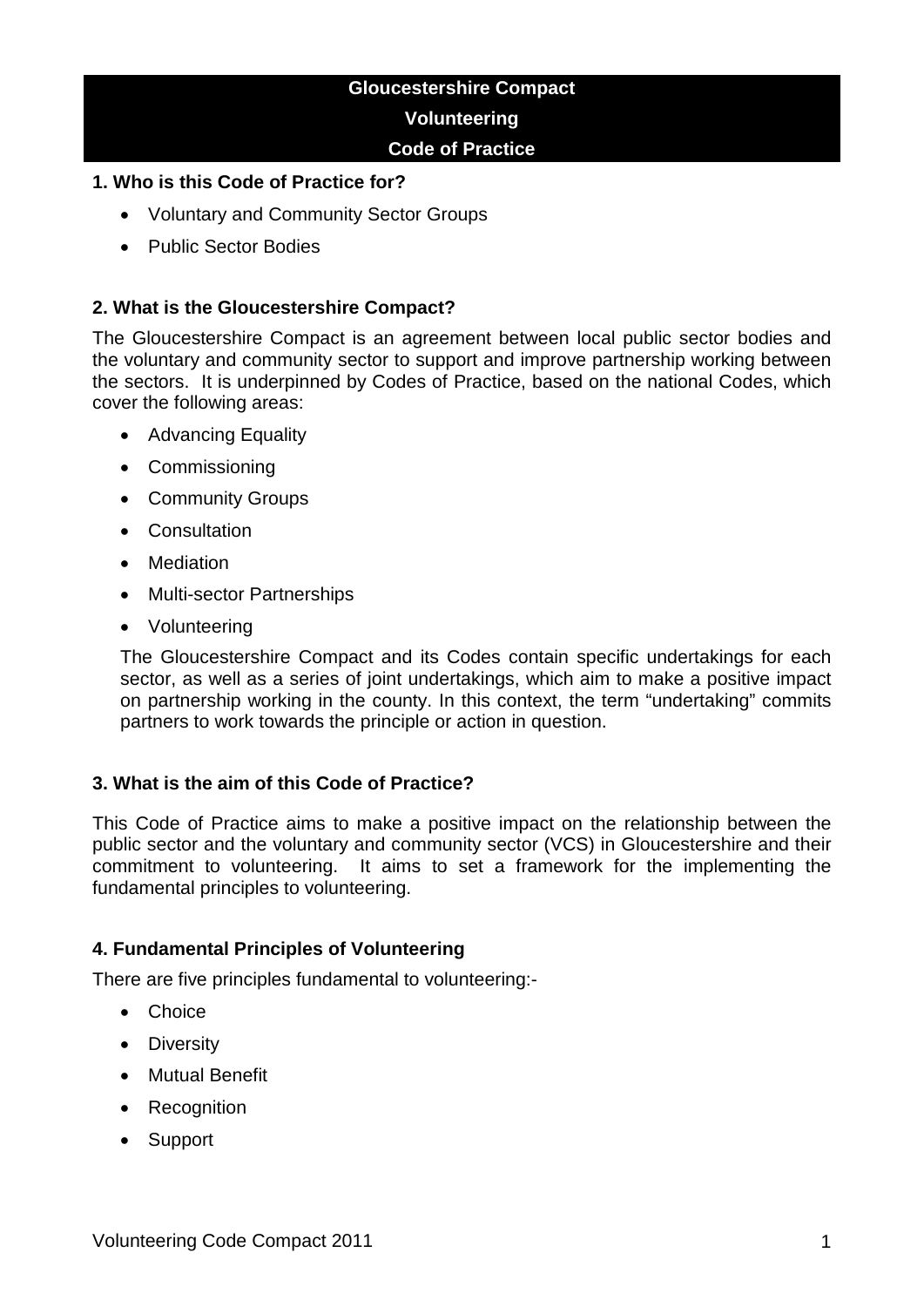# **Choice**

Volunteering must be a choice freely made by each individual. Any encouragement to become involved in volunteering should not result in any form of coercion or compulsion.

Whilst volunteering is not a contractual agreement, it does involve rights and responsibilities.

### **Diversity**

Volunteering should be open to all, whatever their age, disability, gender, race, religion or sexual orientation. Implementing equalities policies and schemes, and a welcoming approach are fundamental to supporting diversity. Everyone has something to offer, whilst recognising all opportunities are not suitable for all people.

#### **Mutual Benefit**

Volunteers offer their contribution unwaged but should benefit in other ways in return for their contribution to the community. Giving voluntary time and skills must be recognised as establishing a reciprocal relationship. Benefits that volunteers can expect to gain include a sense of worthwhile achievement, useful skills, career enhancement and enrichment, improved health, personal and social development, experience and contacts, sociability and fun and inclusion in the life of an organisation.

#### **Recognition**

Explicit recognition should be given to the value of what volunteering contributes to the community, the economy and to society and wider social objectives. It is fundamental to an equitable relationship between volunteers, organisations and government policy and practice.

# **Support**

Good support, management and training of volunteers are an essential part of volunteering. Support for organisations managing volunteers is available from voluntary and community sector volunteering support and development organisations. Volunteers must be well supported to have a worthwhile experience and to feel valued, as well as being able to contribute to an organisation's objectives.

# **5. What is Volunteering?**

Volunteering is a powerful force for change.

Volunteering is a non-compulsory activity undertaken by anyone which aims to benefit individuals, the community or the environment. Volunteers, who give their time for free, can work alone or as part of a wider team. It is undertaken freely and unpaid although volunteers are entitled to receive reimbursement of out-of-pocket expenses.

Volunteering embraces a diverse range of activities including formal opportunities through public, private and voluntary organisations as well as informal community participation and campaigning.

We have a thriving culture of volunteering in Gloucestershire. The county was successful in achieving its three year target to increase the number of adult volunteers. The latest household survey conducted in early 2010 to measure levels of volunteering in the county, revealed that 21.6 per cent of all adults volunteer for at least two hours a week in a formal setting Certain volunteers, including some trustees, school governors, sports coaches and management committee members, do not view themselves as volunteers. Effort is being made in Gloucestershire to raise awareness of their voluntary status.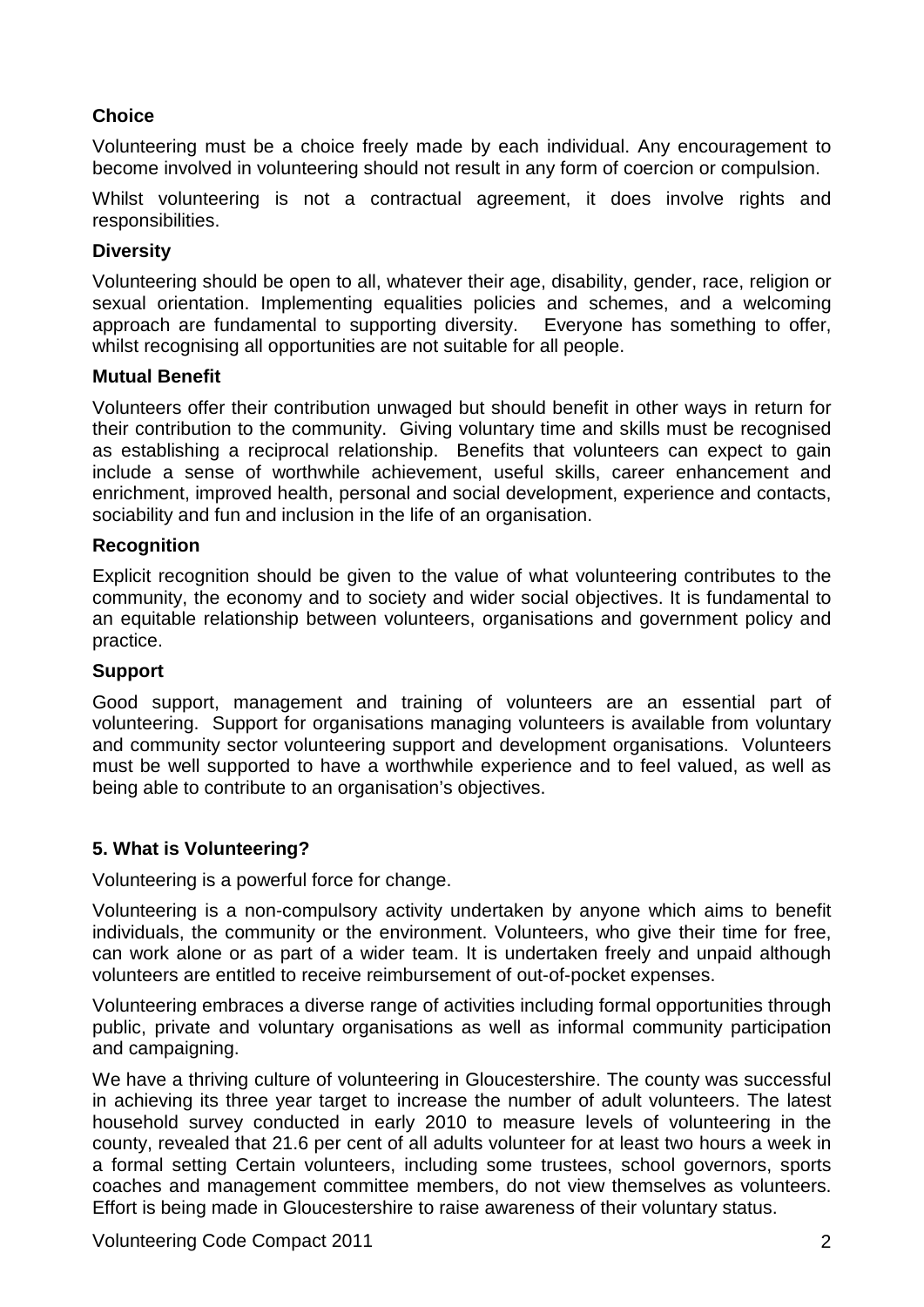### **6. Joint Undertakings**

All partners to the Gloucestershire Compact are committed to working together to continually improve the effectiveness of the relationship between the public sector and the VCS, and undertake to:

6.1 Work together to develop a modern and dynamic support structure to promote volunteering and support volunteering good practice, recognising that this is essential for the success of volunteering work across the county.

### **Increasing the Choice and Diversity of Volunteering Opportunities**

- 6.2 Increase access to volunteering by overcoming the real or perceived barriers, which prevent people from volunteering.
- 6.3 Encourage volunteering by individuals from currently under-represented sectors.
- 6.4 Improve the opportunities for volunteering, ensuring a broad range of possibilities.
- 6.5 Support volunteers who have additional needs
- 6.6 Recognise that everyone has something to offer regardless of the time they can give and their individual circumstances
- 6.7 Recognise there is a difference between paid and voluntary staff and ensure that the organisation's policies reflect this

### **Ensuring Mutual Benefit of Volunteering**

- 6.8 Show commitment to volunteers and volunteering at every level through their organisation or agency, for example including information about employersupported volunteering in induction packs for new staff.
- 6.9 Seek to ensure that all relevant proposed policies and procedures are checked for impact on volunteers and volunteering before being adopted, acknowledging that whilst different from paid staff, volunteers have rights as well as responsibilities
- 6.10 Encourage organisations who work with volunteers to involve volunteers in decision-making and information flows, so that volunteers are acknowledged and valued as important partners and stakeholders in the organisation.
- 6.11 Encourage employers in all sectors to have embedded volunteer policies that encourage and enable staff to take part in volunteering activities (Employee supported volunteering)
- 6.12 Ensure that volunteering opportunities complement rather than replace the role of paid staff.
- 6.13 Recognise that there is a mutual benefit

#### **Recognition of the real cost of Volunteering**

- 6.14 Accept that although volunteering is given freely, it is not cost free. Recognise that managing volunteers needs resources and ensure there is appropriate financial provision for volunteer management
- 6.15 Work together to expand the public perception of volunteering by improving the profile, status and range of volunteer activity.
- 6.16 Support initiatives to widen the profile of volunteering.
- 6.17 Aim for greater publicity for the achievements of volunteers.
- 6.18 Recognise and budget for vetting procedures appropriate to the role and involvement of the volunteer.